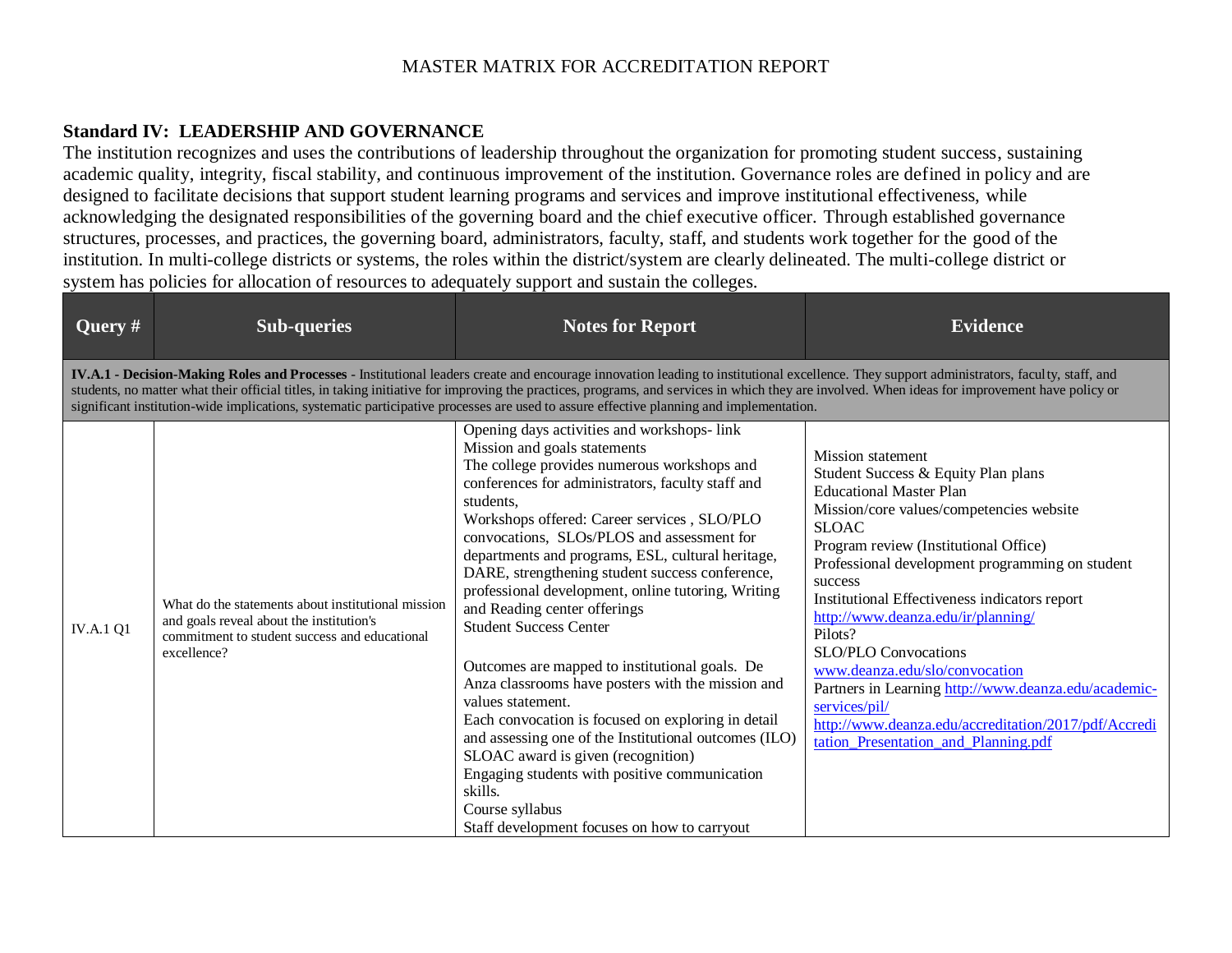| Query #          | <b>Sub-queries</b>                                                                                                                                                                                                                                            | <b>Notes for Report</b>                                                                                                                                                                                                                                                                                                                                                                                                                                                                                                                              | <b>Evidence</b>                                                                                                                                                                                                |
|------------------|---------------------------------------------------------------------------------------------------------------------------------------------------------------------------------------------------------------------------------------------------------------|------------------------------------------------------------------------------------------------------------------------------------------------------------------------------------------------------------------------------------------------------------------------------------------------------------------------------------------------------------------------------------------------------------------------------------------------------------------------------------------------------------------------------------------------------|----------------------------------------------------------------------------------------------------------------------------------------------------------------------------------------------------------------|
|                  |                                                                                                                                                                                                                                                               | mission and goals.<br>The 2016 Accreditation Survey results reveal that<br>56% of students have increased their ability in<br>creative expression, 72% in interpreting ideas or<br>issues thoughtfully and logically, 58% understand<br>the significance of both environmental sustainability<br>and social justice, 72% write clearly and effectively,<br>and 66% solve numerical problems.                                                                                                                                                         |                                                                                                                                                                                                                |
| <b>IV.A.1 Q2</b> | Are the institution's goals and values clearly<br>articulated and understood by all? Can college<br>staff list what those goals and values are?                                                                                                               | The institutions goals and values are clearly articulated on<br>the college website. College staff are asked review and<br>become familiar with the goals and values. The values and<br>goals were vetted through shared governance groups.                                                                                                                                                                                                                                                                                                          | http://www.deanza.edu/about/missionandvalues.html<br>Strategic initiatives and institutional investments<br>http://www.deanza.edu/ir/state-of-the-college-related-<br>information/pdf/EMP2015-2020 3-11-16.pdf |
| <b>IV.A.1 Q3</b> | What information about institutional performance<br>is available to staff and students? How is the<br>information kept current? Is it easily accessed, is it<br>understandable? Is it regularly used in institutional<br>dialog and decision-making sessions? | Program review updated every year except the year<br>of reflection.<br>Presentation to academic senate, scorecard, multiple<br>measures, educational master plan including<br>institutional metrics<br>The results of the Accreditation survey are a tool for<br>discussing and provide a snapshot of our<br>performance. Overall student satisfaction is<br>measured. According the most recent Accreditation<br>Survey, over 80% of students are satisfied with the<br>interaction with faculty, with support services and<br>with other students. | <b>Student Success Scorecard</b><br>Institutional research<br>Program Review data sheets updated annually<br>Governance groups roles<br>Accreditation surveys                                                  |
| <b>IV.A.1 Q4</b> | Do the institution's processes for institutional<br>evaluation and review, and planning for<br>improvements, provide venues where the<br>evaluations of the institution's performance are<br>made available to all staff?                                     | SLO/PLO Assessment in TrackDat provide room for<br>reflection and enhancement plans. These are<br>included in the program review document. Future<br>funding from IPBT is dependent on program review<br><b>Institutional metrics</b><br>Presentation to academic senate, scorecard, multiple<br>measures, educational master plan including<br>institutional metrics<br>Academic senate has a permanent position on<br>College Planning Committee and on the<br>accreditation committee                                                             | SLO/PLO Assessment in Track-Dat<br>http://www.deanza.edu/slo/tracdat.html<br><b>Assessment of Institutional Metrics</b><br>http://www.deanza.edu/ir/planning/                                                  |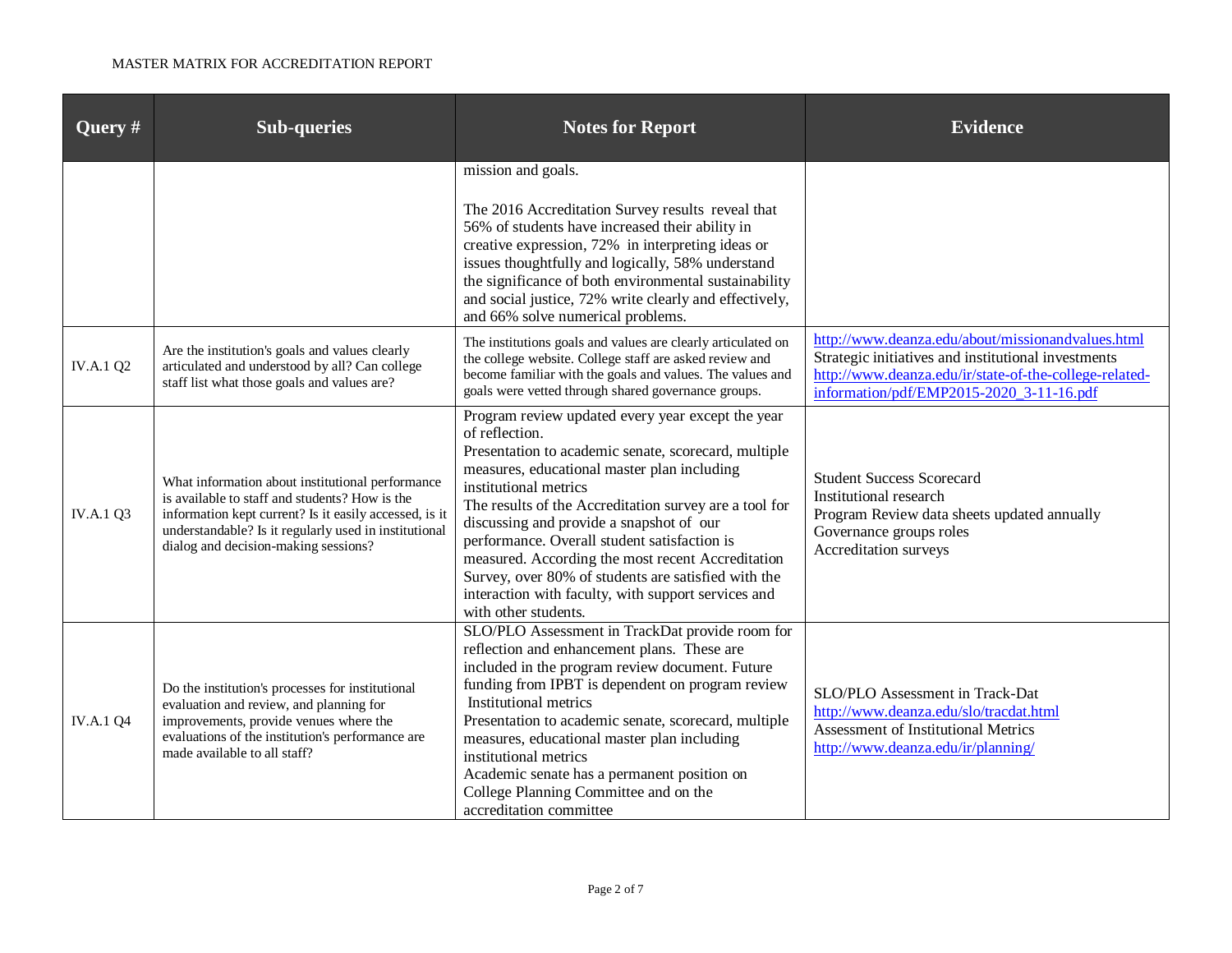| Query #                                                                                                                                                                                                                                                                                                                                                                                                                                                                                              | <b>Sub-queries</b>                                                                                                                                 | <b>Notes for Report</b>                                                                                                                                                                                                                                                                                                                                                                                                                           | <b>Evidence</b>                                                                                                                                                                                                             |  |
|------------------------------------------------------------------------------------------------------------------------------------------------------------------------------------------------------------------------------------------------------------------------------------------------------------------------------------------------------------------------------------------------------------------------------------------------------------------------------------------------------|----------------------------------------------------------------------------------------------------------------------------------------------------|---------------------------------------------------------------------------------------------------------------------------------------------------------------------------------------------------------------------------------------------------------------------------------------------------------------------------------------------------------------------------------------------------------------------------------------------------|-----------------------------------------------------------------------------------------------------------------------------------------------------------------------------------------------------------------------------|--|
| <b>IV.A.1 Q5</b>                                                                                                                                                                                                                                                                                                                                                                                                                                                                                     | Do institutional planning efforts provide<br>opportunity for appropriate staff participation?                                                      | What is considered appropriate participation?<br>Staff disadvantage in leadership roles; top-down<br>approach<br>Governance pathway- PBTs, senior staff decision<br>making process,<br>Tech Committee has a tri-chair-staff, faculty &<br>administrator; faculty and administrator participation<br>in governance committees<br>Classified senate has a permanent position on<br>College Planning Committee and on the<br>accreditation committee | Annual Program reviews<br>Committee reports<br>Accreditation meeting notes<br>Decision-making flow chart<br>Governance committees' notes<br>Accreditation self-study<br><b>Classified Senate</b><br>Division staff meetings |  |
| <b>IV.A.1 Q6</b>                                                                                                                                                                                                                                                                                                                                                                                                                                                                                     | How do individuals bring forward ideas for<br>institutional improvement?                                                                           | DARE mini-grants – money for innovative<br>ideas - Academic Senate spotlight at almost<br>all meetings to share best practices -<br>program review process allows departments<br>to share ideas/needs with the PBTs $-$<br>Partners in learning conference opportunity<br>to share ideas to improve student learning,<br>as well as the Convocation                                                                                               | Academic senate public comments meeting section has<br>been added                                                                                                                                                           |  |
| IV.A.2 - The institution establishes and implements policy and procedures authorizing administrator, faculty, and staff participation in decision-making processes. The policy makes provisions<br>for student participation and consideration of student views in those matters in which students have a direct and reasonable interest. Policy specifies the manner in which individuals bring<br>forward ideas and work together on appropriate policy, planning, and special-purpose committees. |                                                                                                                                                    |                                                                                                                                                                                                                                                                                                                                                                                                                                                   |                                                                                                                                                                                                                             |  |
| <b>IV.A.2 Q1</b>                                                                                                                                                                                                                                                                                                                                                                                                                                                                                     | What do institutional policies and procedures<br>describe as the roles for each group in governance,<br>including planning and budget development? | Roles and responsibilities in governance handbook<br>Roles for governance groups.<br>$\bullet$<br>Board Policy: 2222, 2223, 2224.<br>Centralized means of communication<br>$\bullet$                                                                                                                                                                                                                                                              | www.deanza.edu.gov governance teams<br>Board Policy 2224 link                                                                                                                                                               |  |
| <b>IV.A.2 Q2</b>                                                                                                                                                                                                                                                                                                                                                                                                                                                                                     | What evidence demonstrates that these policies<br>and procedures are functioning effectively?                                                      | All governance bodies include a membership<br>composed of faculty, staff, administrators and<br>students<br>Students are one of the stakeholders                                                                                                                                                                                                                                                                                                  | Board policy<br>www.deanza.edu/ir/planning/<br>Annual Governance Assessment survey<br>Campus budget<br>Governance website<br>DASB website                                                                                   |  |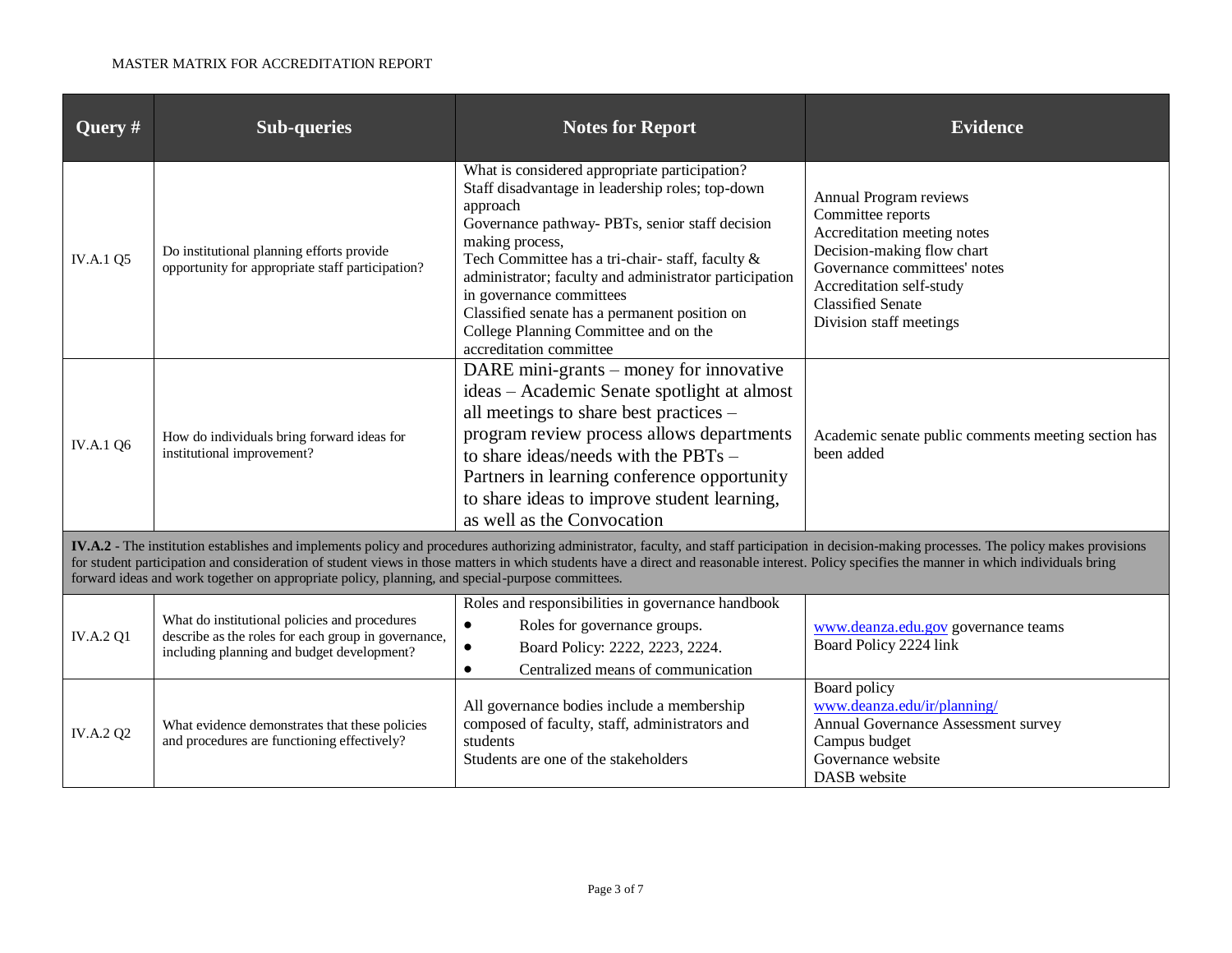| Query $#$                                                                                                                                                                                                                                                                                   | <b>Sub-queries</b>                                                                                                                                                      | <b>Notes for Report</b>                                                                                                                                                                                                                                                                                                                                                                                                                                                                                                                                                                                                                                                                                                                                                                                   | <b>Evidence</b>                                                                                                                                                                                                                                                                                                                                                                                    |
|---------------------------------------------------------------------------------------------------------------------------------------------------------------------------------------------------------------------------------------------------------------------------------------------|-------------------------------------------------------------------------------------------------------------------------------------------------------------------------|-----------------------------------------------------------------------------------------------------------------------------------------------------------------------------------------------------------------------------------------------------------------------------------------------------------------------------------------------------------------------------------------------------------------------------------------------------------------------------------------------------------------------------------------------------------------------------------------------------------------------------------------------------------------------------------------------------------------------------------------------------------------------------------------------------------|----------------------------------------------------------------------------------------------------------------------------------------------------------------------------------------------------------------------------------------------------------------------------------------------------------------------------------------------------------------------------------------------------|
| <b>IV.A.2 Q3</b>                                                                                                                                                                                                                                                                            | What documents describe the official<br>responsibilities and authority of the faculty and of<br>academic administrators in curricular and other<br>educational matters? | De Anza uses the following documents yo describe<br>responsibilities and authority of the faculty and<br>academic administrators in curricula and other<br>educational matters (refer to evidence list)<br>Clearly defined Curriculum and program review<br>process.<br>Program review process is faculty driven. The<br>purpose if to improve on student success using the<br>assessment of student learning outcomes.<br>The Curriculum Committee meets every week.<br>Curriculum committee composition, agendas, and<br>notes are posted on the website.<br>TrackDat is the program review system to assess<br>SLOs and PLOs and to complete the annual<br>department review<br>Student evaluations are available for all courses (see<br>faculty agreement)<br>Faculty agreement<br>IPBT, Senate reps | Title 5 Section 53200<br>Academic Senate By-laws, 10+1<br><b>Faculty Association agreement</b><br>ED Code $70902$ (b) $(7)$ requirements<br>Academic Senate by-laws descriptions<br>District board policy and administrative procedures<br>All governance groups websites to include list of<br>advisory committees and taskforces)<br>College planning<br>Curriculum Committee agenda and minutes |
|                                                                                                                                                                                                                                                                                             |                                                                                                                                                                         | DASB Active involvement in governance groups                                                                                                                                                                                                                                                                                                                                                                                                                                                                                                                                                                                                                                                                                                                                                              | DASB http://www.deanza.edu/dasb/                                                                                                                                                                                                                                                                                                                                                                   |
| <b>IV.A.2 Q4</b>                                                                                                                                                                                                                                                                            | What provisions are made for student involvement<br>in the decision-making processes?                                                                                   | Student representatives in all governance committees<br>Active recruitment of students through College Life<br>Advising role of the student trustee                                                                                                                                                                                                                                                                                                                                                                                                                                                                                                                                                                                                                                                       | College Programs and services<br>VIDA http://www.deanza.edu/vida/                                                                                                                                                                                                                                                                                                                                  |
| IV.A.3 - Administrators and faculty, through policy and procedures, have a substantive and clearly defined role in institutional governance and exercise a substantial voice in institutional<br>policies, planning, and budget that relate to their areas of responsibility and expertise. |                                                                                                                                                                         |                                                                                                                                                                                                                                                                                                                                                                                                                                                                                                                                                                                                                                                                                                                                                                                                           |                                                                                                                                                                                                                                                                                                                                                                                                    |
|                                                                                                                                                                                                                                                                                             | What do institutional policies and procedures                                                                                                                           | Governance website                                                                                                                                                                                                                                                                                                                                                                                                                                                                                                                                                                                                                                                                                                                                                                                        | Governance website and handbook                                                                                                                                                                                                                                                                                                                                                                    |
| <b>IV.A.3 Q1</b>                                                                                                                                                                                                                                                                            | describe as the roles for each group in governance,<br>including planning and budget development?                                                                       | IPBT, Academic Senate, Classified Senate, FERPBT<br>Flow chart on governance page                                                                                                                                                                                                                                                                                                                                                                                                                                                                                                                                                                                                                                                                                                                         | http://www.deanza.edu/gov/<br>Academic Senate by-laws                                                                                                                                                                                                                                                                                                                                              |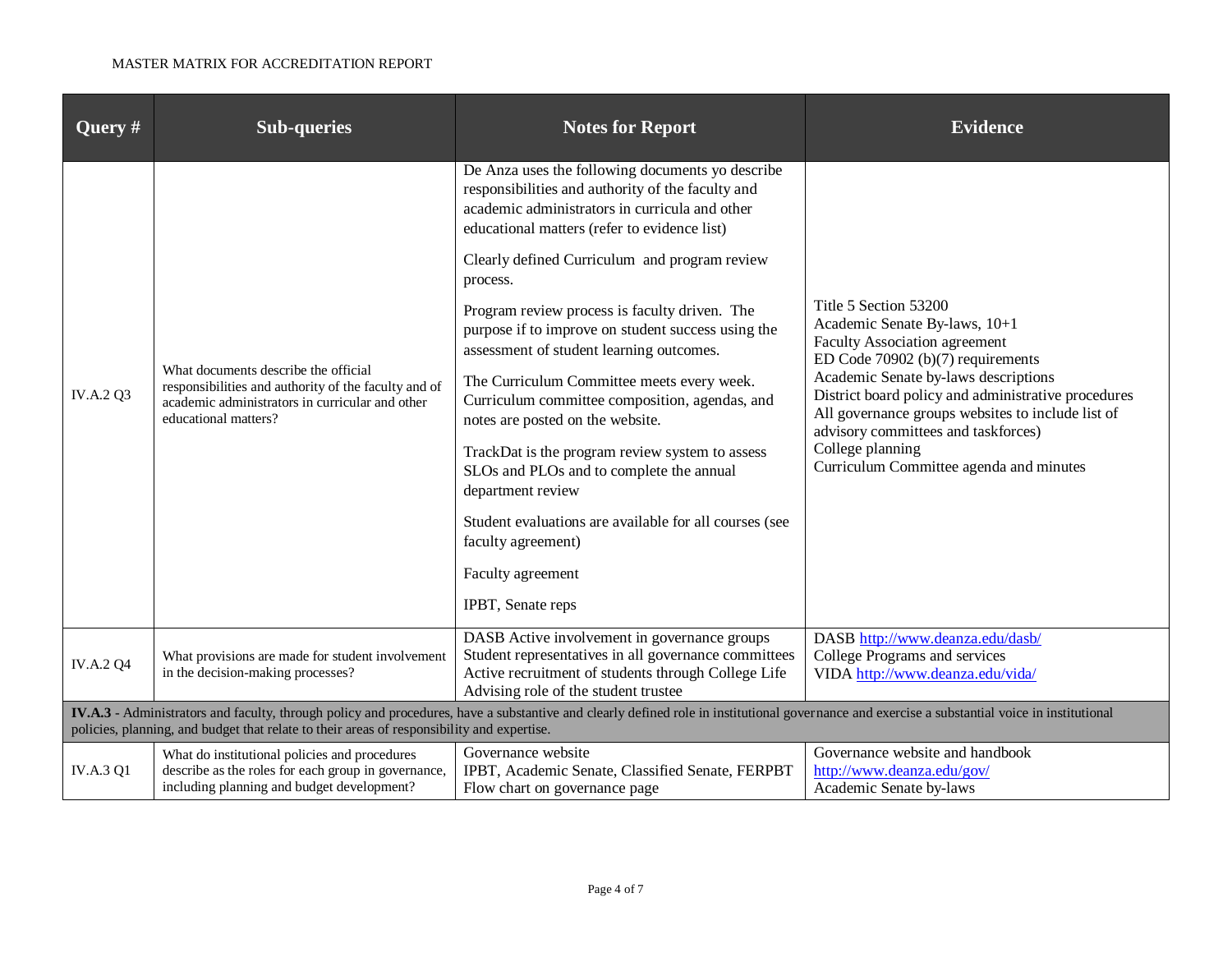| Query #                                                                                                                                                                                                                                                                                                               | <b>Sub-queries</b>                                                                                                                                                                                                                                                                              | <b>Notes for Report</b>                                                                                                                                                                                                                                                                                                                                                                                                                  | <b>Evidence</b>                                                                                                                                                                                    |  |  |
|-----------------------------------------------------------------------------------------------------------------------------------------------------------------------------------------------------------------------------------------------------------------------------------------------------------------------|-------------------------------------------------------------------------------------------------------------------------------------------------------------------------------------------------------------------------------------------------------------------------------------------------|------------------------------------------------------------------------------------------------------------------------------------------------------------------------------------------------------------------------------------------------------------------------------------------------------------------------------------------------------------------------------------------------------------------------------------------|----------------------------------------------------------------------------------------------------------------------------------------------------------------------------------------------------|--|--|
|                                                                                                                                                                                                                                                                                                                       | IV.A.4 - Faculty and academic administrators, through policy and procedures, and through well-defined structures, have responsibility for recommendations about curriculum and student<br>learning programs and services.                                                                       |                                                                                                                                                                                                                                                                                                                                                                                                                                          |                                                                                                                                                                                                    |  |  |
| <b>IV.A.4 Q1</b>                                                                                                                                                                                                                                                                                                      | What institutional policies and procedures<br>describe as the official responsibilities and<br>authority of the faculty and of academic<br>administrators in curricular and other educational<br>matters?                                                                                       | Hiring committees<br>Tenure procedures<br>Course syllabus<br>Class evaluations<br>Peer reviews                                                                                                                                                                                                                                                                                                                                           | Administrative handbook<br>FA contract<br>Employee resource guide<br>College catalog<br>Board policy                                                                                               |  |  |
| <b>IV.A.4 Q1</b>                                                                                                                                                                                                                                                                                                      | What evidence demonstrates that these policies<br>and procedures are functioning effectively?                                                                                                                                                                                                   | Hiring committees<br>Tenure procedures<br>Course syllabus<br>Class evaluations<br>Peer reviews                                                                                                                                                                                                                                                                                                                                           | Administrative handbook<br>FA contract<br>Employee resource guide<br>College catalog<br>Board policy                                                                                               |  |  |
| <b>IV.A.4 Q1</b>                                                                                                                                                                                                                                                                                                      | Have programs, degrees, and certificates available<br>50% or more via DE/CE been reviewed through<br>the ACCJC Substantive Change process?                                                                                                                                                      | Yes, as of spring 2016                                                                                                                                                                                                                                                                                                                                                                                                                   | ACCJC substantive change proposal<br>http://www.deanza.edu/accreditation/Substantive Chan<br>ge Proposal to Board.pdf<br>DE/Online Education website<br>http://www.deanza.edu/online-ed/index.html |  |  |
| IV.A.5 - Through its system of board and institutional governance, the institution ensures the appropriate consideration of relevant perspectives; decision-making aligned with expertise and<br>responsibility; and timely action on institutional plans, policies, curricular change, and other key considerations. |                                                                                                                                                                                                                                                                                                 |                                                                                                                                                                                                                                                                                                                                                                                                                                          |                                                                                                                                                                                                    |  |  |
| <b>IV.A.5 Q1</b>                                                                                                                                                                                                                                                                                                      | Do the written policies on governance procedures<br>specify appropriate roles for all staff and students?<br>Do these policies specify the academic roles of<br>faculty in areas of student educational programs<br>and services planning?                                                      | Board policy 4190 has detailed and specific<br>directions regarding faculty role in instruction and<br>pedagogy                                                                                                                                                                                                                                                                                                                          | Board policy 4190 (page 18, paragraph 2 defines<br>faculty role)                                                                                                                                   |  |  |
| IV.A.5 Q2                                                                                                                                                                                                                                                                                                             | Are staff and students well informed of their<br>respective roles? Do staff participate as<br>encouraged by these policies? Do the various<br>groups work in collaborative effort on behalf of<br>institutional improvements? Is the result of this<br>effort actual institutional improvement? | Committees are composed of faculty, staff and<br>students to ensure each voice is heard and specific<br>concerns are addressed. The Campus research<br>supplies data (on students and trends) to ensure<br>student preparation and success is supported and<br>appropriate for our populations.<br>Shown success by their continued progress<br>Demonstrate actual improvements by college's<br>reputation and large % of transfer rates | Agendas and minutes of district and academic senates<br>and committees<br>Implementation of policies and procedures<br>DMG in draft? See BP 1140?                                                  |  |  |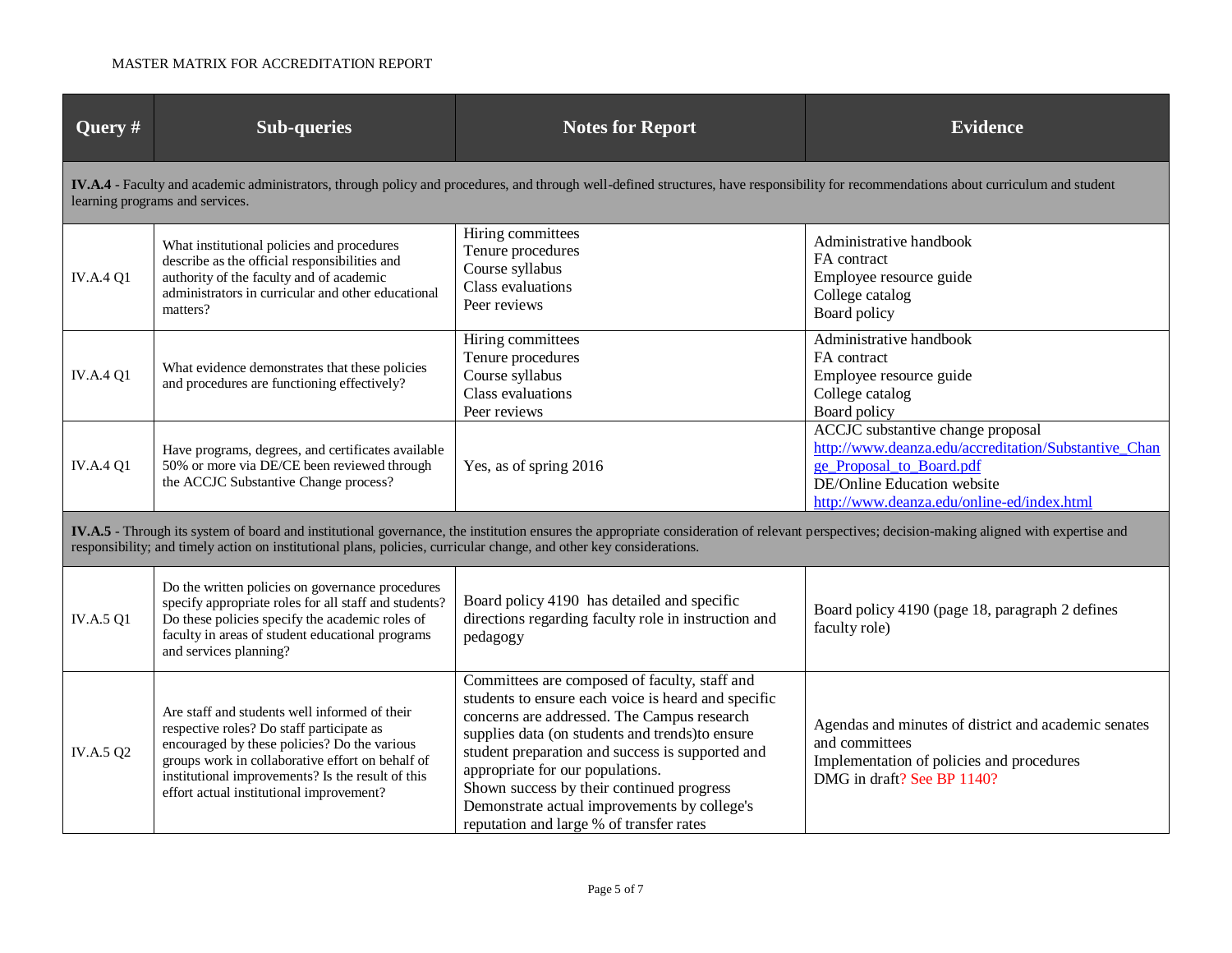| <b>Query</b> #                                                                                                                                                                                                                                                                                              | <b>Sub-queries</b>                                                                                                                                                  | <b>Notes for Report</b>                                                                                                                                                                                                                                                       | <b>Evidence</b>                                                                                                                                                                                                                                                                                                                                                                                                                                                                                                          |  |
|-------------------------------------------------------------------------------------------------------------------------------------------------------------------------------------------------------------------------------------------------------------------------------------------------------------|---------------------------------------------------------------------------------------------------------------------------------------------------------------------|-------------------------------------------------------------------------------------------------------------------------------------------------------------------------------------------------------------------------------------------------------------------------------|--------------------------------------------------------------------------------------------------------------------------------------------------------------------------------------------------------------------------------------------------------------------------------------------------------------------------------------------------------------------------------------------------------------------------------------------------------------------------------------------------------------------------|--|
| IV.A.5 Q3                                                                                                                                                                                                                                                                                                   | Is there effective communication at the college -<br>clear, understood, widely available, current?                                                                  | Lack of training for issues outside the classroom-<br>program review, budget<br>Communications from the Office of<br>Communications, De Anza News<br>SLO/PLO Committee communications and training<br>Yearly goals are communicated at the beginning of<br>each academic year | Emails, flyers<br>La Voz<br><b>Academic Senate Newsletters</b><br>President's letters (once per quarter)<br>Faculty Association reports/newsletters<br>Office of Communications news<br>http://www.deanza.edu/news/<br>Program review<br>SLO/PLOs newsletters<br>District/DA opening days<br>College Planning day<br>Quarterly division updates<br>Weekly Academic Senate report,<br>LO convocation<br>De Anza website: mission, shared governance, budget<br>information, administrative support, statewide<br>measures |  |
| <b>IV.A.5 Q4</b>                                                                                                                                                                                                                                                                                            | Do staff at the college know essential information<br>about institutional efforts to achieve goals and<br>improve learning?                                         | Information is readily available<br>Updated SLO/PLO<br>Institutional core competencies measures<br>Institutional metrics                                                                                                                                                      | SLO/PLO Review outcomes<br>Institutional research reports (institutional<br>effectiveness)<br><b>Institutional metrics</b><br>IPBT, SSPBT, Academic & Classified Senates<br><b>Education Master Plan</b>                                                                                                                                                                                                                                                                                                                 |  |
| IV.A.6 - The processes for decision-making and the resulting decisions are documented and widely communicated across the institution.                                                                                                                                                                       |                                                                                                                                                                     |                                                                                                                                                                                                                                                                               |                                                                                                                                                                                                                                                                                                                                                                                                                                                                                                                          |  |
| <b>IV.A.6 Q1</b>                                                                                                                                                                                                                                                                                            | What process does the institution use to document<br>and communicate these decisions?                                                                               | Institutional resources- Marissa's report, President's<br>report<br><b>IPBT</b> review<br>Equity                                                                                                                                                                              | Agendas from Governance meetings<br>Program Review                                                                                                                                                                                                                                                                                                                                                                                                                                                                       |  |
| IV.A.7 - Leadership roles and the institution's governance and decision-making policies, procedures, and processes are regularly evaluated to assure their integrity and effectiveness. The<br>institution widely communicates the results of these evaluations and uses them as the basis for improvement. |                                                                                                                                                                     |                                                                                                                                                                                                                                                                               |                                                                                                                                                                                                                                                                                                                                                                                                                                                                                                                          |  |
| <b>IV.A.7 Q1</b>                                                                                                                                                                                                                                                                                            | What process does the institution use to evaluate<br>its governance and decision-making structures?<br>Are the results communicated within the campus<br>community? | Survey conducted annually; results shared with<br>shared governance groups<br>Governance assessment survey results posted on<br>College Planning website<br>Initiative put forward through academic equity plan                                                               | Planning Quilt and governance survey results<br>http://www.deanza.edu/ir/planning/<br>Program Reviews (IPBT website)<br><b>SLO</b> Evaluation<br>Institutional Effectiveness report                                                                                                                                                                                                                                                                                                                                      |  |